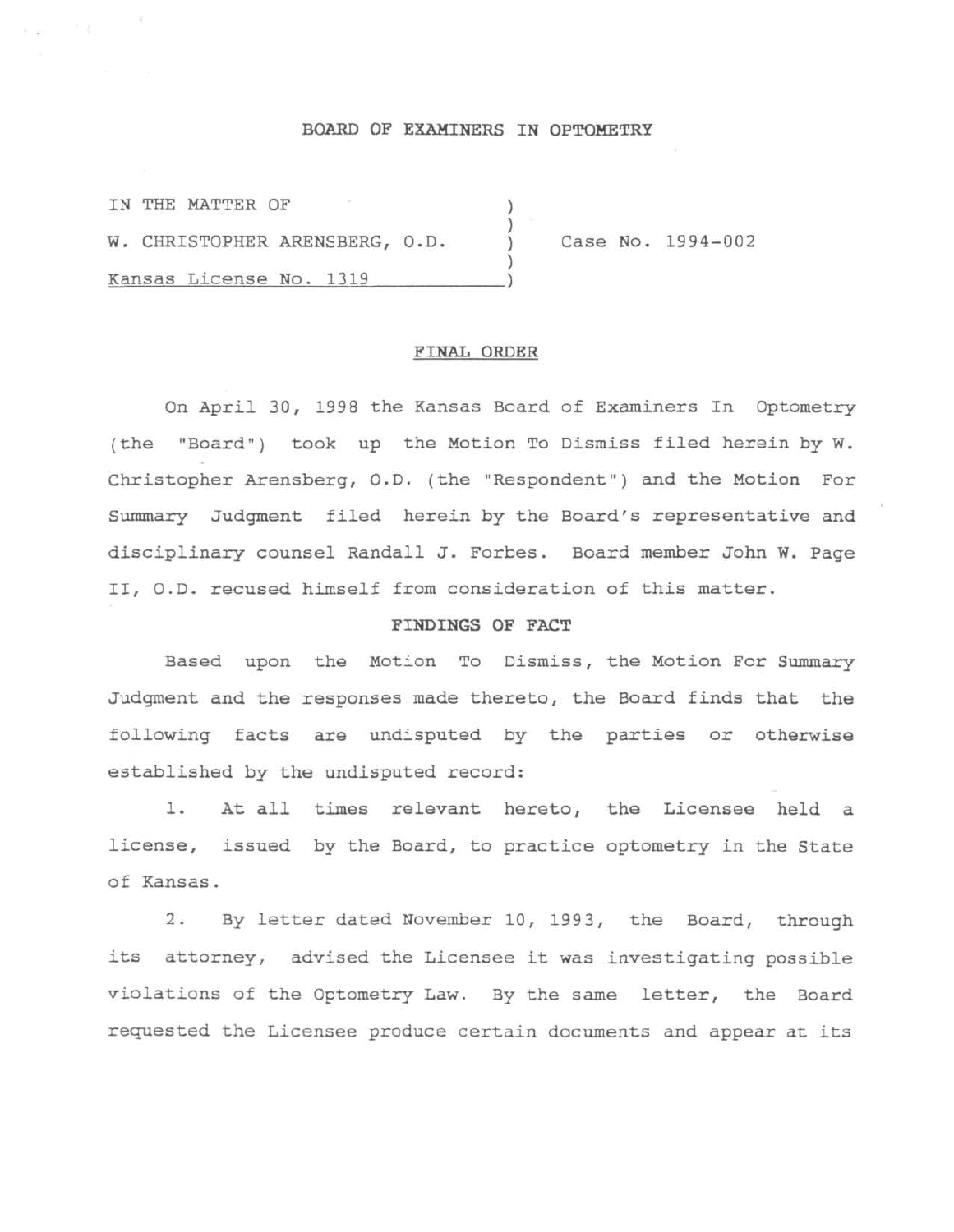January 21, 1994 meeting to answer questions in furtherance of the investigation.

3. By letter dated July 11, 1994, the Board, through its attorney, again contacted the Licensee concerning the investigation and again requested the production of documents and the Licensee's presence at the Board's August 19, 1994 meeting to answer questions in furtherance of the investigation. That letter also specifically advised the Licensee that K.S.A. 65-1517(p) made failure to furnish the Board, its investigators or representatives any information legally requested by the Board an independent basis for disciplinary action against an offending Licensee.

**4. By** letter dated July 28, 1994, the Licensee's attorney contacted the Board's attorney requesting that the Board members recuse themselves from the investigation because of bias or, alternatively, that the Board not be shown the requested documents because of the confidential nature of those documents.

s. By letter dated August S, 1994, the Licensee was notified, through his attorney, that the investigative questioning to be done on August 19, 1994 would not be done at an open public meeting of the Board, but would be conducted in private by only the Board President and the Board's attorney.

6. By letter dated August 16, 1994, the Respondent was advised, through his attorney, that the Board's representatives who would be conducting the investigative questioning, did not believe the presence of a court reporter would be appropriate at the August 19, 1994 investigative meeting with the Board's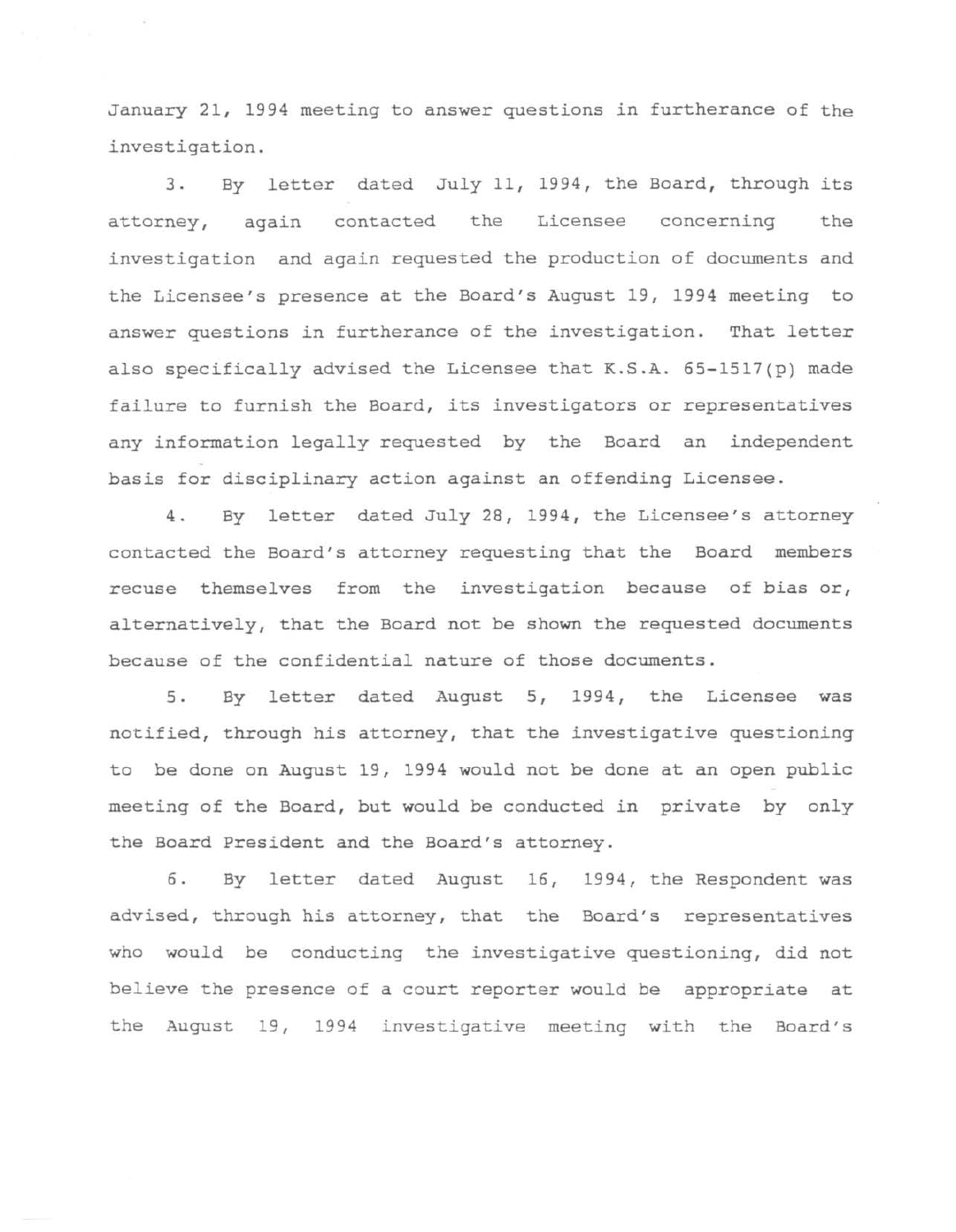president and attorney and that they would prefer to not have a court reporter present.

7. On August 19, 1994 the Respondent appeared with his attorneys, but the Licensee refused to answer questions to be posed as part of the Board's investigation without the court reporter present.

The foregoing finding of fact number 7 is essentially the same as the uncontroverted statement number 9 contained in the Board representative's Motion For Summary Judgment. Although the Respondent indicated in his response to the motion for summary judgement that he controverted the statement, the Board had available to it a transcript of what occurred on that day. There is no controversy over the transcript and the transcript is sufficient, without other evidence, for the Board to reach its own conclusion regarding what transpired.

# **CONCLUSIONS OF LAW AND POLICY**

1. The Kansas Administrative Procedures Act provides that the parties to a proceeding such as this one shall have a full opportunity to file motions to dismiss and motions for summary judgment. **K.S .A.** 77- 519.

2. Resolving a matter on summary judgment is appropriate when there is no dispute as to the material facts and one party is entitled to judgment as a matter of law.

3. K.S.A. 65-1517(p) provides that an optometrist licensed in Kansas is subject to discipline, including public censure, upon a finding that the optometrist failed to furnish the Board or its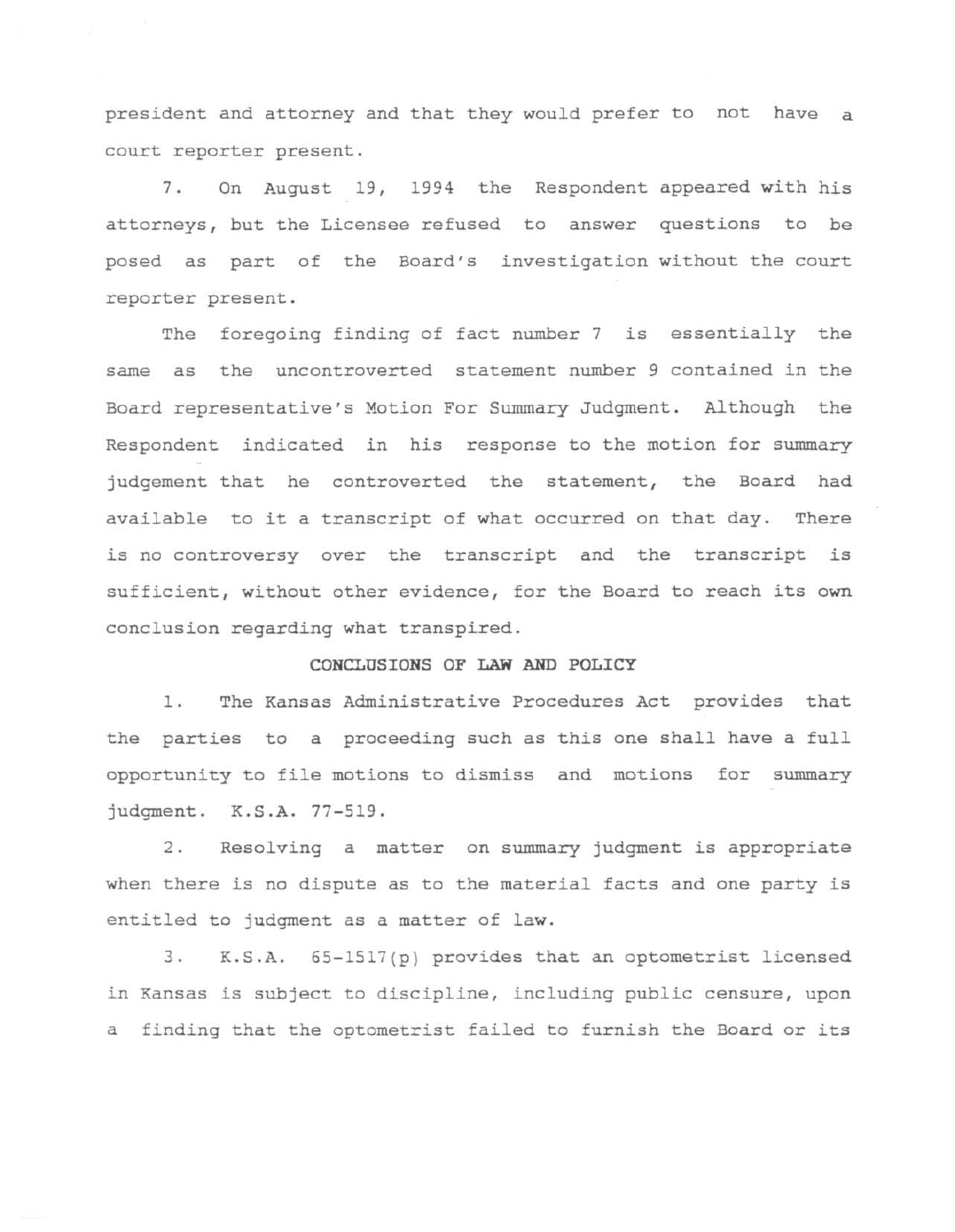investigators or representatives any information legally requested by the Board.

4. The Respondent had no legal basis upon which to insist that a court reporter be present when the Board's attorney and representative asked him questions as part of a Board investigation and therefore had no legal basis to refuse to provide information without a court reporter present.

5. On August 19, 1994, when the Respondent refused to answer questions of the Board's attorney and representative, he failed to furnish the Board's investigator and representative information legally requested by the Board.

6. The policy of the Board is not to allow a licensee to refuse to answer investigative questions without a court reporter present, thereby directing how the Board will conduct an investigation.

## **DECISION**

The Respondent's Motion To Dismiss should be and is hereby denied. The Motion For Summary Judgment submitted by the Board's representative should be and is hereby sustained.

The Respondent should be publicly censured for failing to furnish the Board's investigator and representative information legally requested by the Board. A letter of public censure, in the form attached hereto, shall be issued and placed in the Respondent's file.

### **NOTICES**

Any party, within 15 days after service of this Final Order, may file a petition for reconsideration with the Board, stating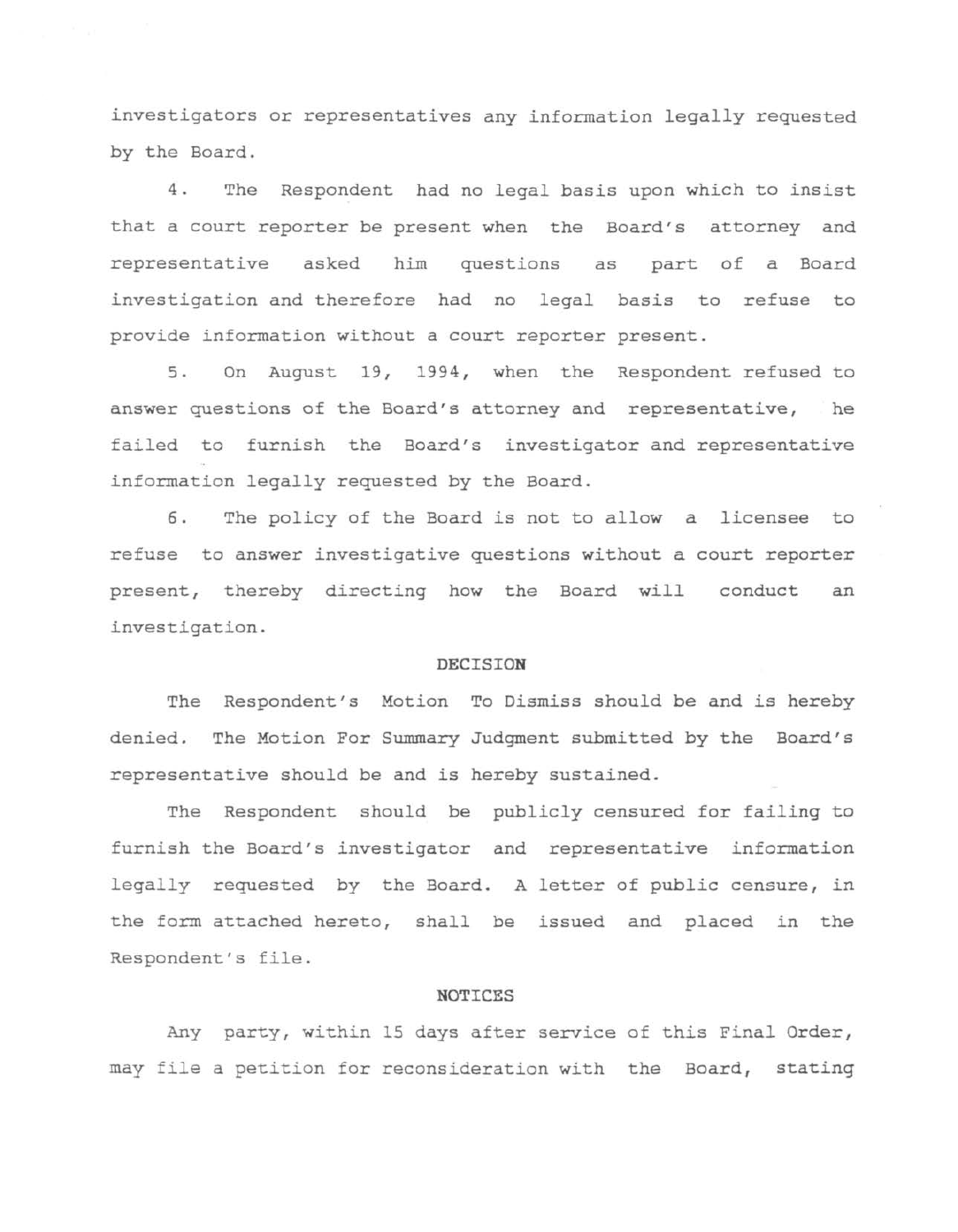the specific grounds upon which relief is requested. Any party, within 30 days after service of this Final Order, may also file a petition for judicial review in the District Court of Shawnee County, Kansas in accordance with the Kansas Act for Judicial Review and Civil Enforcement of Agency Actions, K.S.A. 77-601 et seq. If such a petition for judicial review is filed, service of the petition on the Kansas Board Of Examiners In Optometry should be made by serving Larry D. Stoppel, O.D., its president, at 318 C Street, Box 155, Washington, Kansas 66968.

**BY THE BOARD IT IS SO ORDERED.** 

Dated this  $\frac{4}{\sqrt{2}}$  day of June, 1998, at Topeka, Kansas.

KANSAS BOARD OF EXAMINERS IN OPTOMETRY

Lar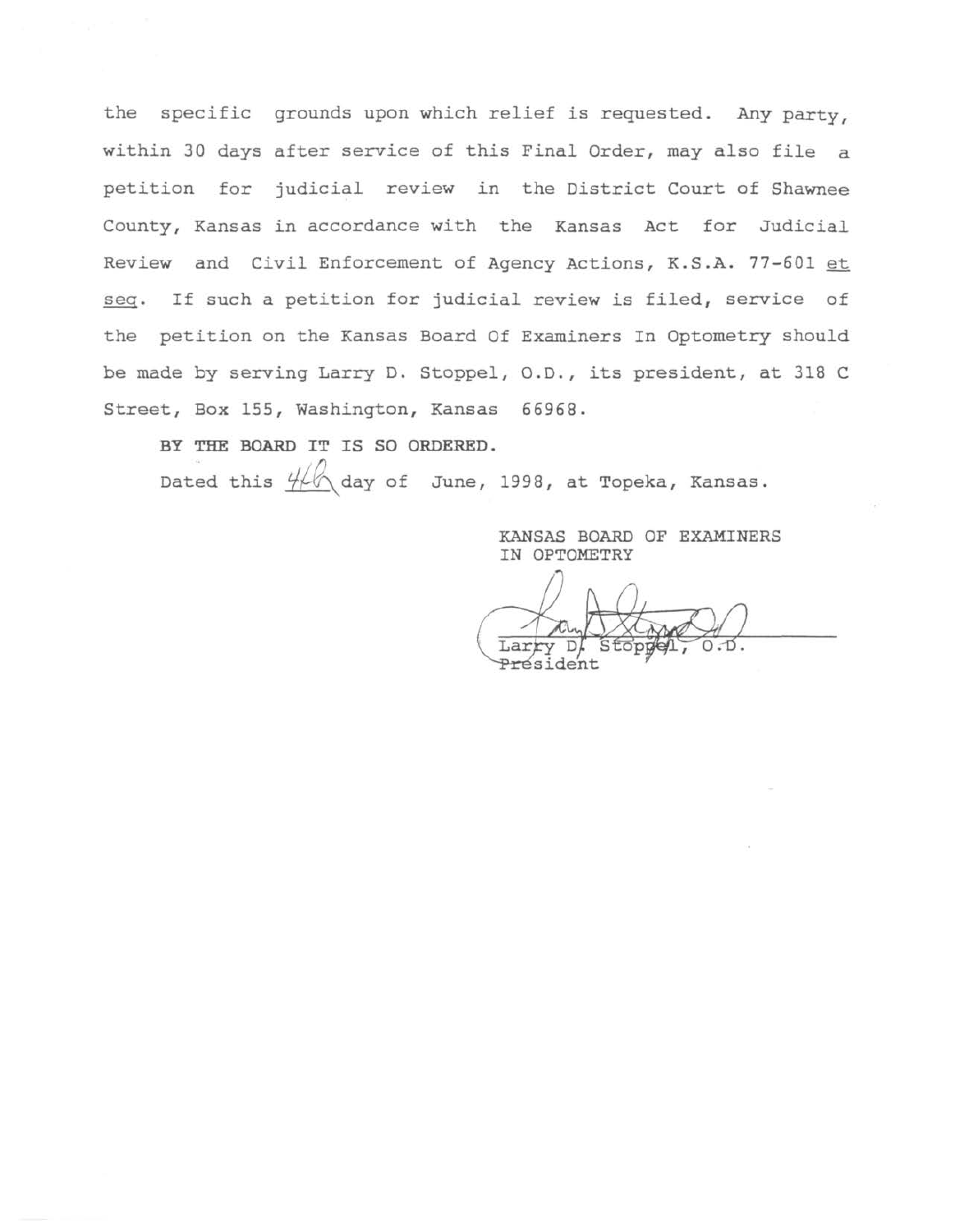#### **CERTIFICATE OF SERVICE**

The undersigned hereby certifies that the original of the foregoing FINAL ORDER was filed by depositing same in the United States mail, postage prepaid, this  $W_{\text{tot}}$  day of June, 1998, addressed to:

Kansas Board of Examiners In Optometry 3111 West 6th Suite A Lawrence, KS 66049

and copies mailed to:

w. Christopher Arensberg, O.D. Towne East Square Mall 7700 E. Kellogg Wichita, KS 67207

Brent Wright Holbrook, Heaven & Fay 757 Armstrong P.O. Box 171927 Kansas City, KS 67117-0924

Randall J. Forbes Frieden, Haynes & Forbes P.O. Box 639 Topeka, KS 66601